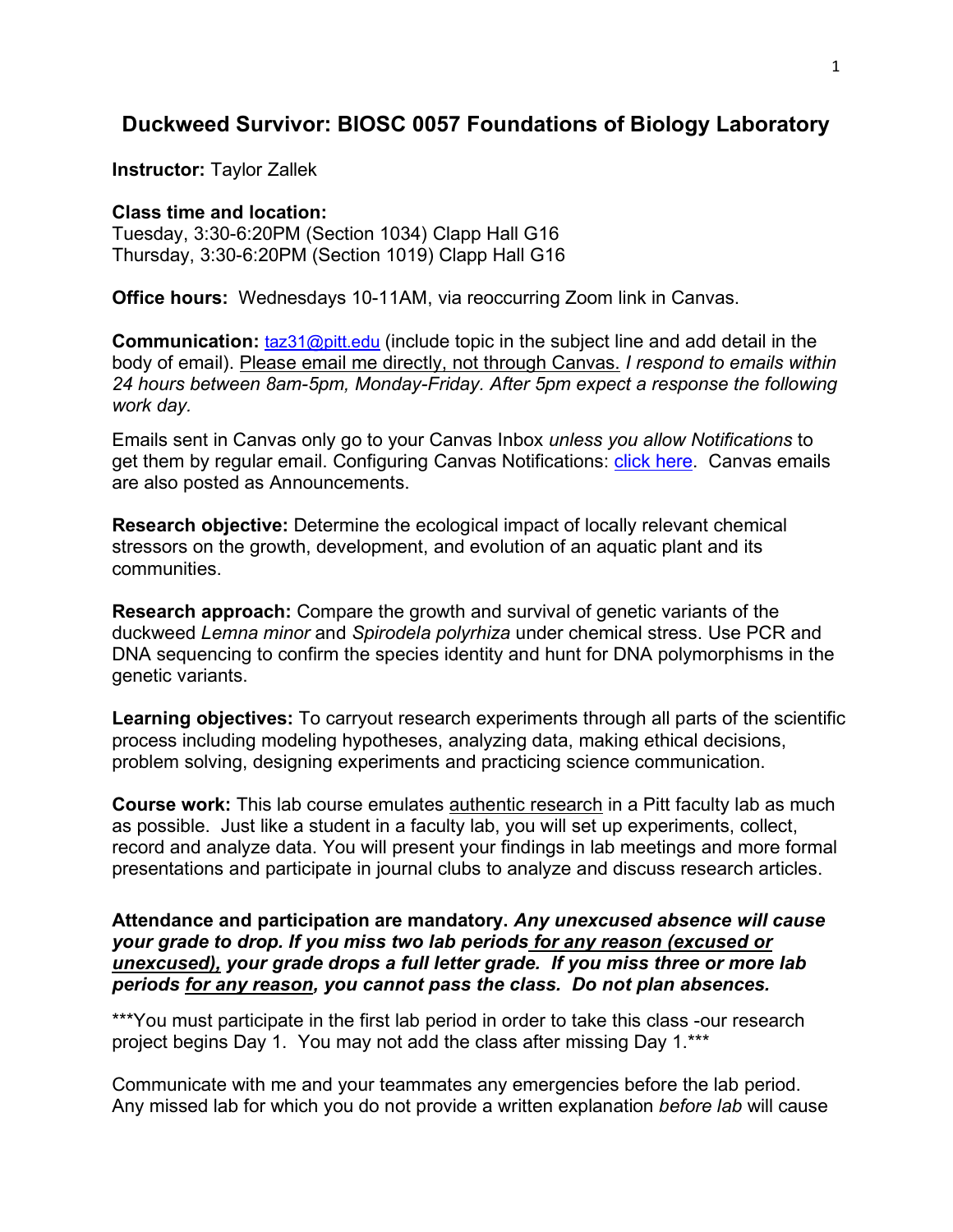your grade to drop except in extreme, documented circumstances. Documentation must be official (ex. record of visitation to Student Health or hospital on day of class, quarantine request, etc.). I must receive the official documentation within one week of the missed lab period or it results in a full letter grade drop.

**Punctuality:** Lab time is packed. Arrive on time; do not leave early. Do NOT schedule appointments during lab. If you arrive late or leave early or are not focused, participating fully twice for any reason, your grade will drop by half a letter grade each additional time this occurs.

**Focus:** Do NOT use any devices for non-lab work during this time. Participate fully.

**Accountability:** *You are independently responsible for understanding the research work and making up any possible missed work, regardless of whether it will be graded, as the research project builds continuously throughout the semester.*

### **Materials:**

A laptop or surface computer with WiFi, webcam, Zoom App, Microsoft Office 365 (PowerPoint, Word, and Excel) dand Fiji imaging software downloaded [https://imagej.net/Fiji.](https://imagej.net/Fiji) Pitt's recommendations:<https://www.technology.pitt.edu/services/computer-purchasing-students>

- Web-based programs will be used extensively. If you do not have reliable Wifi, you can borrow a device from Pitt: [https://www.technology.pitt.edu/remotedevices.](https://www.technology.pitt.edu/remotedevices) WiFi (not cellular) method for dual login authentication is needed (Duo Mobile)
- Facemask that fits well over your mouth and nose. Always bring at least one extra face covering in case yours get dirty. It must always be worn in the building. No eating or drinking in lab. Bring a hair tie if you have long hair.
- **Some days may involve field work outdoors prepare for winter/wet weather.**

### **SAFETY:**

### **You must come to lab prepared and do focused work during lab time.**

Read and sign the document "Lab Safety Policies and COVID Risk Mitigation"

**COVID-19 Health and Safety:** In the midst of this pandemic, it is extremely important that you abide by public health regulations and University of Pittsburgh health standards and guidelines. While in class, at a minimum this means that you must wear a face covering (mouth and nose must be covered at all times); other requirements may be added by the University during the semester. **If you refuse to properly wear a mask/face covering after being asked to by an instructor, peer, or staff member, you must leave the lab immediately and will receive an unexcused absence and will receive no credit for the coursework that day. If you do not leave the lab, you will receive a one letter grade deduction from your final course grade.** In the RARE event that you forget your mask, you can ask for one at the Pandemic Safety Station located in the Clapp Hall lobby.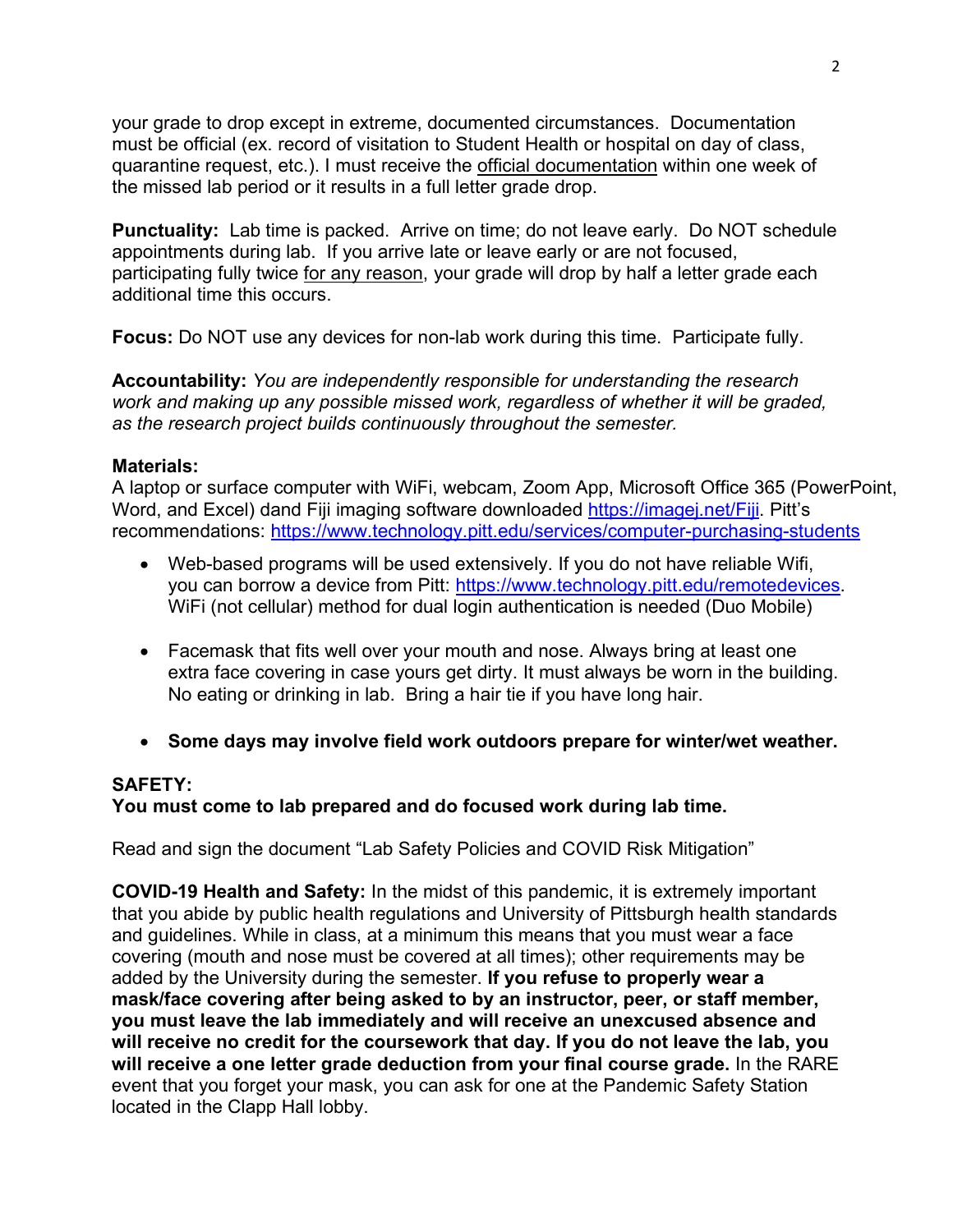These rules have been developed to protect the health and safety of all community members. Failure to comply with these requirements will result in you not being permitted to attend class and could result in a Student Conduct violation. For the most up-to-date information and guidance, please visit [coronavirus.pitt.edu](http://coronavirus.pitt.edu/) and check your Pitt email for updates before each class.

## **Grading**

Lab includes both scored and unscored work, including homework and lab notebooks, in-lab/class work (whether online or in person) quality, writing, participation, presentations, professionalism, teamwork and in lab assignments. We are completing original research, thus, changes to assignments may occur based on data we collect.

*\* If you wish to discuss any grade, you have one week after that grade is given back to contact me. Once that week period is up, the grade will not be changed or discussed. Re-grade requests must be submitted in writing and provide detailed and tangible reasoning for the request. I will not discuss assignments at the end of the semester unless there are questions regarding the final presentation. If you have questions about your in-class participation, professionalism, work quality or other grades that are finalized at the end of the semester, email me to set up a meeting.* 

**Homework/out of class assignments** are time-stamped. Some assignments will be based on the research and data you collect. **You must have done the experiment in order to complete and get credit for the assignment- do not miss class.** We encourage talking about our science with your peers, instructors, and others. *However, the work you turn in must be your own, written in your own words, designed by yourself.* You may not copy or quote from peers, instructors, online or printed sources. Ask me for help when you are uncertain about following these guidelines. Plagiarism and other ethic violations will not be tolerated. Read the Academic Integrity Policy of the University below.

**Lab work quality** includes (but is not limited to): Doing focused work independently *and* with your team. Paying attention and asking questions during group discussions to get clarification. Getting help when needed, not for inattention or lack of thought. Labeling lab materials clearly with expected detail. It's good to ask questions, but you must read the protocol, watch any required videos, and prepare you notebook prior to coming to class. Make use of office hours if you have questions. **You must come to class prepared for the day's work.**

**Professionalism** means focusing **on lab during lab**. It includes (but is not limited to) not using cell phones or computers for anything other than lab work; keeping conversations directed to lab work; taking notes; offering to answer questions before being called on; asking thoughtful questions in group discussion; following safety practices, including mask wearing, cleaning up after yourself.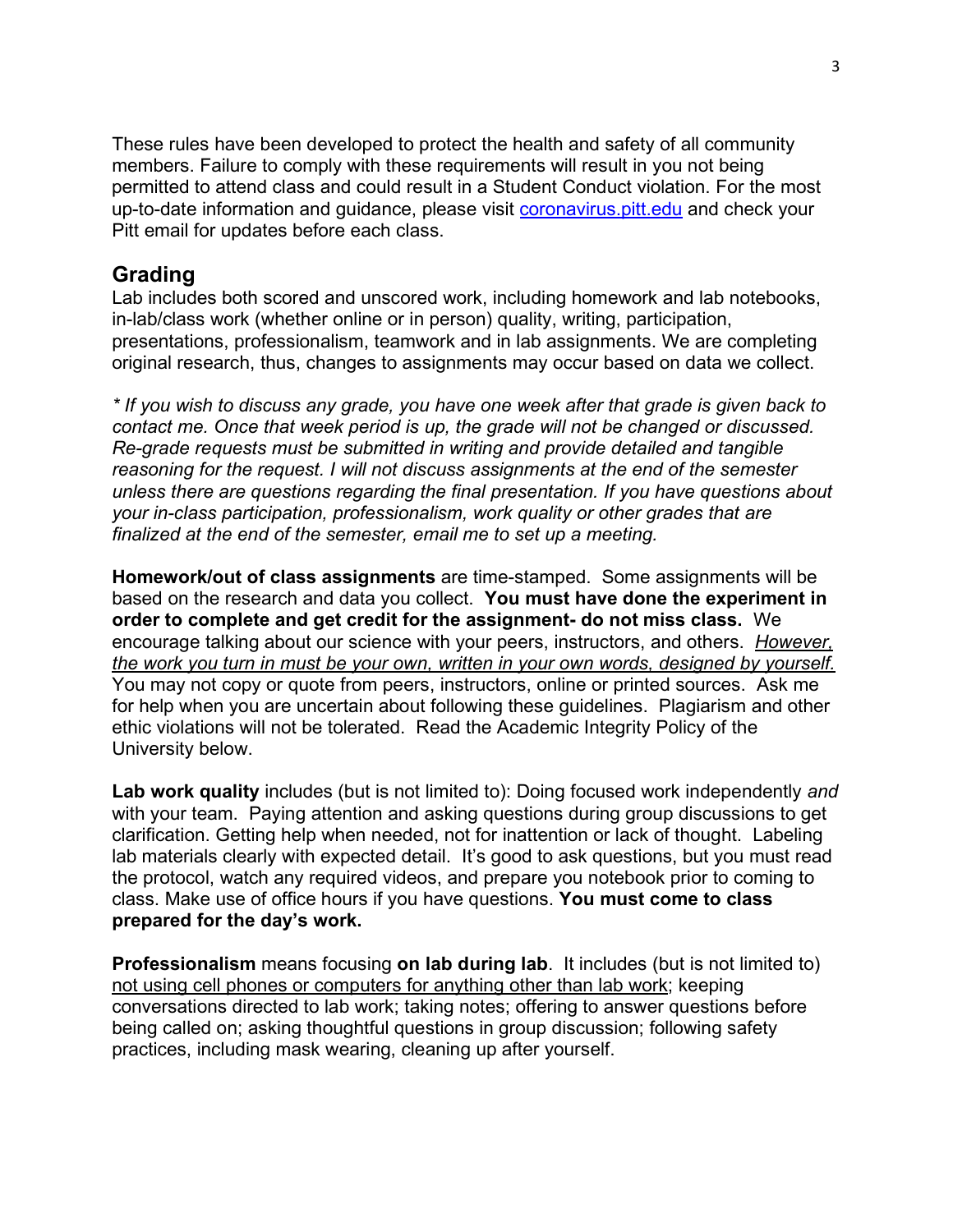**Teamwork**- Consult your teammates when you have a question or need help. Talk problems through with classmates. Work together to generate figures for the final presentation. Recognize the strengths of your teammates, helping them when they need help. Plan ahead for team meetings outside of class and be a prepared, active participant. Provide constructive and thoughtful feedback to your teammates when appropriate. Many assignments will be completed with your team outside of lab time.

*It is possible that some teammates (or you) may get COVID-19. Research is a collaboration and as such, you may be asked to Zoom with your teammate to perform or analyze experiments, etc. They will do the same for you if needed. I would provide guidance in this event. Active participation in Zoom would be expected, monitored, and possibly recorded to ensure equity. No one should take advantage of this privilege. Zoom participation will be terminated at my discretion.*

**Research ethics:** As a scientist on this research project, you must observe carefully, be skeptical and questioning, and accurately report what you actually see in your experiments. It can be tempting to report what you *hoped* to see instead of what you *actually* see, especially if your data does not support your hypothesis. **Often data will NOT support your hypothesis.** This is real science. Ask your peers and instructors to help you analyze your data-second opinions are important.

**Late work including notebook entries** will be docked 10% when turned in within 24 hours of the time due and 20% when turned in more than 24 hours but less than 48 hours after the due time. Any work turned in 2-7 days late will be docked an automatic 50%. **Assignments more than 1 week late will not receive credit.** In-class work must be immediately turned in when requested by the instructor to receive any credit. **You cannot receive credit for in-class work, experiments or participation if you were not on-time to class, absent from class, or left early.**

**Lab notebooks:** Lab notebooks are a real-time recording of your research and essential aspects of all real research. We use Lab Archives, an electronic research notebook. You will have assignments to set up your lab notebook, record your findings, and analyze your results. Each entry is date stamped. In recording data- Always record what YOU see, not what you hope you see. Add commentary about your analysis and how it relates to your hypothesis and other information to help other people understand your findings. You can add notes about what other people see or think about your results, but make clear who the observer is, by name. Changes to protocols must be recorded. **Notebooks can and will be graded and checked at any time-keep them up to date in real time.**

#### **University policies:**

**Academic Integrity Policy:** *Students in this course will be expected to comply with the [University of](https://www.provost.pitt.edu/info/ai1.html)  [Pittsburgh's Policy on Academic Integrity.](https://www.provost.pitt.edu/info/ai1.html) Any student suspected of violating this obligation for any reason during the semester will be required to participate in the procedural process, initiated at the*  instructor level, as outlined in the University Guidelines on Academic Integrity. This may include, but is not *limited to, the confiscation of the examination of any individual suspected of violating University Policy. Furthermore, no student may bring any unauthorized materials to an exam, including dictionaries and*